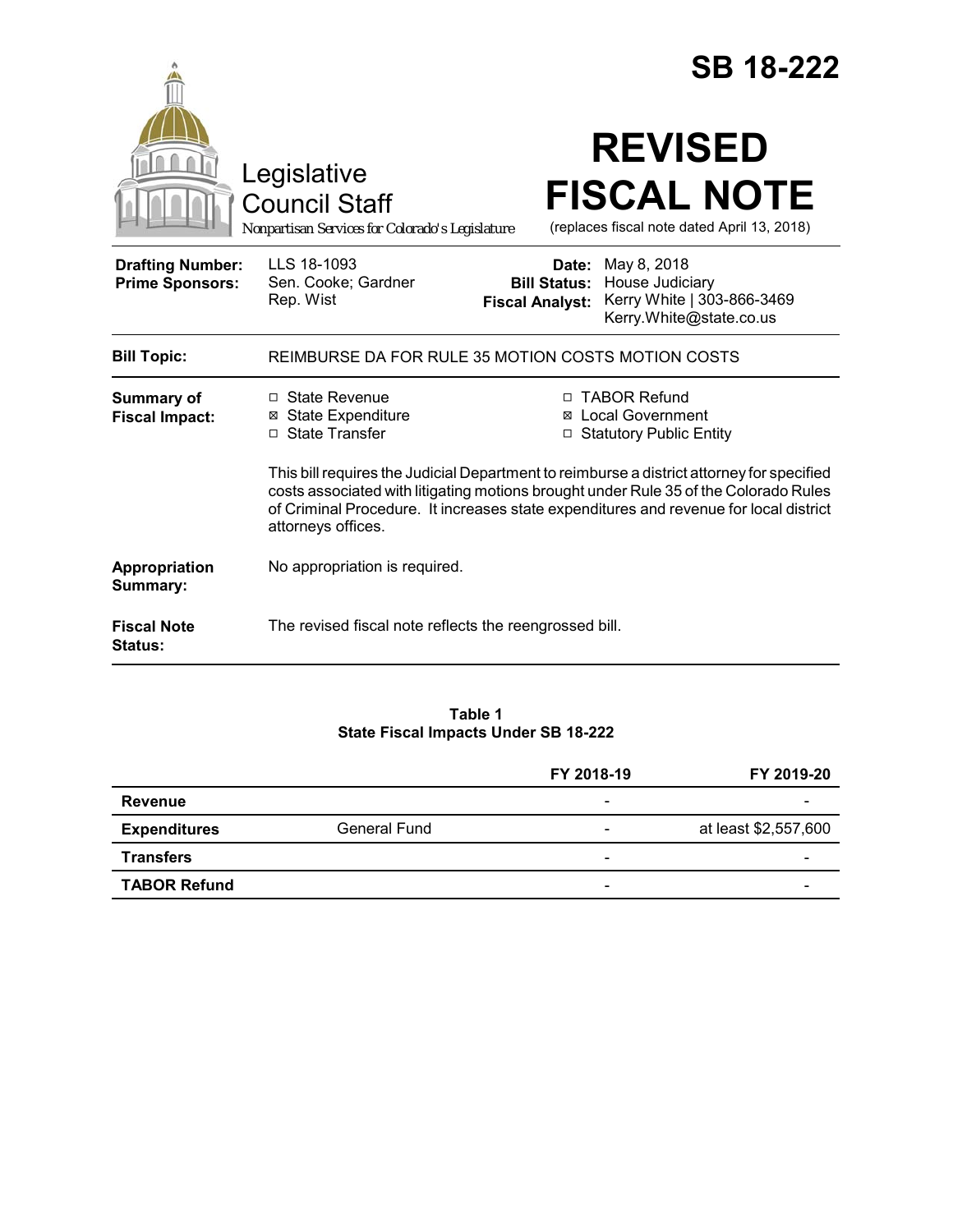May 8, 2018

#### **Summary of Legislation**

This bill requires the Judicial Department to reimburse a district attorney for costs associated with litigating motions brought under Rule 35 of the Colorado Rules of Criminal Procedure from annual appropriations made by the General Assembly. Eligible expenses include: lay and expert witness expenses, travel expenses, subpoena expenses, the cost of any required transcripts, and attorney time. The district attorney must certify the costs to the Judicial Department. The hourly rate for attorney time is the same rate established each year by the General Assembly for payment of Alternate Defense Counsel contract attorneys.

#### **Background**

Rule 35 C motions concern post-conviction relief matters, commonly involving assertions of ineffective counsel, and, to a lesser extent, assertions of newly discovered material facts or a constitutional violation. Because the Office of the State Public Defender represents most criminal defendants, claims of ineffective counsel are an inherent conflict for that office and are instead handled by the Office of the Alternate Defense Counsel (OADC). In addition, there are some cases that are handled by private attorneys. The Judicial Department does not track Rule 35 C motions independently.

#### **State Expenditures**

This bill increases state General Fund expenditures for the Judicial Department by at least \$2,557,600 in FY 2019-20 and future years. The costs presented in this fiscal note are estimates. If actual costs are lower or greater than the estimates below, the fiscal note assumes that the Judicial Department will request adjustments in appropriations through the annual budget process.

**Initial post-conviction relief motions.** The hourly reimbursement rate for attorney time is assumed to be \$85 per hour. The fiscal note assumes:

- about 736 cases per year are handled by district attorneys;
- each of the 736 cases handled by district attorneys will require about 35 hours of work; and
- the average cost for lay and expert witnesses, travel expenses, subpoena expenses, and any required transcripts is \$500 per case.

This results in reimbursements for district attorneys of \$2,557,600 in FY 2019-20 and future years. Workload will increase for the Judicial Department to review expenditures and make reimbursements. This workload increase does not require an increase in appropriations.

#### **Local Government**

This bill increases reimbursements to district attorneys' offices by an estimated \$2,557,600 per year beginning in FY 2019-20. These impacts are expected to vary by jurisdiction and the precise impact to any single jurisdiction has not been estimated.